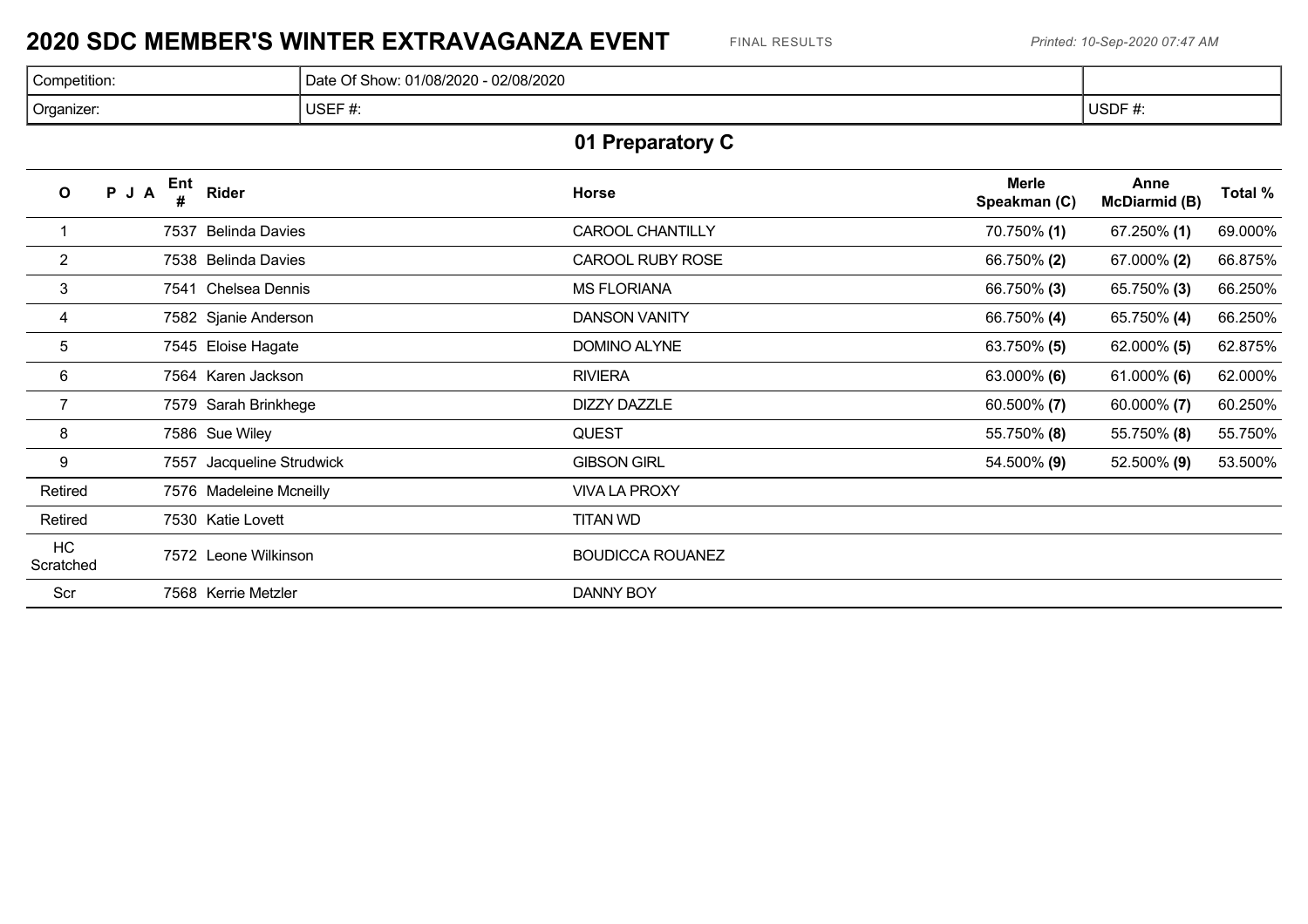### **2020 SDC MEMBER'S WINTER EXTRAVAGANZA EVENT** FINAL RESULTS *Printed: 10-Sep-2020 07:47 AM*

| Competition: | 02/08/2020<br>Of Show:<br>01/08/2020<br>Date |             |
|--------------|----------------------------------------------|-------------|
| Organizer:   | USEF#:                                       | USDF#<br>π. |

# **02 Preparatory E**

| $\mathbf{o}$    | Ent<br>PJA<br># | Rider                   | Horse                   | Jane Cassel (C) | <b>Mardi RAMSAY</b><br>(B) | Total % |
|-----------------|-----------------|-------------------------|-------------------------|-----------------|----------------------------|---------|
|                 | 7537            | <b>Belinda Davies</b>   | <b>CAROOL CHANTILLY</b> | $69.211\%$ (1)  | 70.789% (1)                | 70.000% |
| $\overline{2}$  |                 | 7530 Katie Lovett       | TITAN WD                | $62.632\%$ (3)  | 66.842% (2)                | 64.737% |
| 3               |                 | 7538 Belinda Davies     | <b>CAROOL RUBY ROSE</b> | 60.789% (4)     | 64.474% (3)                | 62.632% |
| 4               |                 | 7541 Chelsea Dennis     | <b>MS FLORIANA</b>      | $60.263\%$ (5)  | 64.211% (4)                | 62.237% |
| 5               |                 | 7582 Sjanie Anderson    | <b>DANSON VANITY</b>    | 62.895% (2)     | $61.053\%$ (5)             | 61.974% |
| 6               |                 | 7564 Karen Jackson      | <b>RIVIERA</b>          | $60.000\%$ (6)  | 59.474% (6)                | 59.737% |
| $\overline{7}$  |                 | 7586 Sue Wiley          | <b>QUEST</b>            | 52.895% (7)     | 58.684% (7)                | 55.789% |
| 8               | 7557            | Jacqueline Strudwick    | <b>GIBSON GIRL</b>      | 50.000% (8)     | $50.000\%$ (8)             | 50.000% |
| Retired         |                 | 7576 Madeleine Mcneilly | <b>VIVA LA PROXY</b>    |                 |                            |         |
| HC<br>Scratched |                 | 7572 Leone Wilkinson    | <b>BOUDICCA ROUANEZ</b> |                 |                            |         |
| Scr             |                 | 7568 Kerrie Metzler     | <b>DANNY BOY</b>        |                 |                            |         |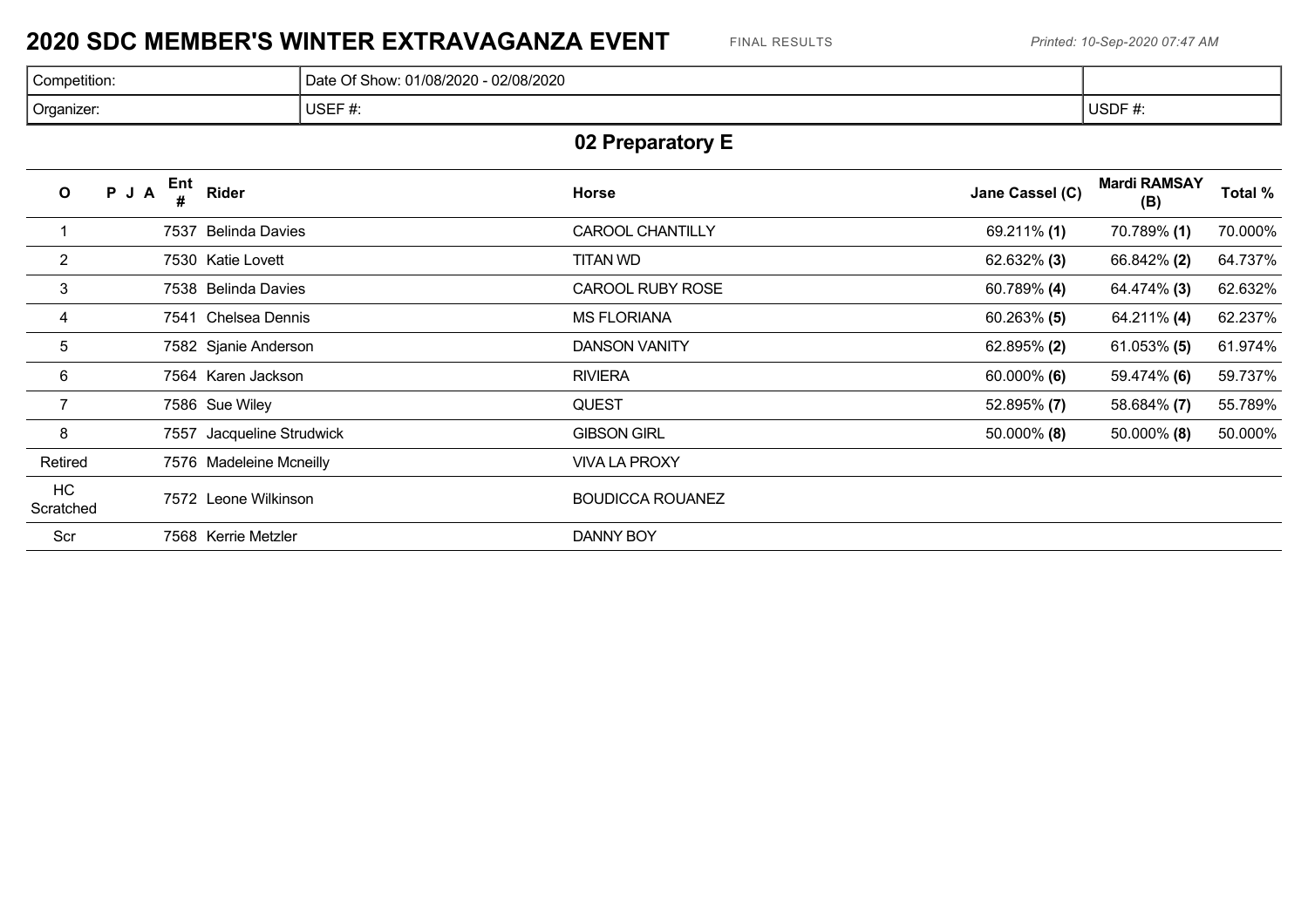### **2020 SDC MEMBER'S WINTER EXTRAVAGANZA EVENT** FINAL RESULTS *Printed: 10-Sep-2020 07:50 AM*

| Competition:<br>. | : 01/08/2020 - 02/08/2020<br>$\cap$ f Show: $\circ$ .<br>Da |             |
|-------------------|-------------------------------------------------------------|-------------|
| Organizer:        | USEF#:                                                      | USDF#<br>₩. |

# **08 Preliminary 1C**

| $\mathbf{o}$    | PJA            | Ent | Rider                 | <b>Horse</b>               | <b>Jennifer</b><br>Edwards (E) | <b>Nicole Brown</b><br>(C) | Total % |
|-----------------|----------------|-----|-----------------------|----------------------------|--------------------------------|----------------------------|---------|
| $\mathbf{1}$    |                |     | 439 Tesse Ferguson    | <b>CAROOL CHARMER</b>      | 76.786% (1)                    | 74.464% (1)                | 75.625% |
| $\overline{2}$  |                |     | 7552 Hannah Barker    | KOLORA STUD ROJO GRANDE    | 69.643% (3)                    | 73.393% (2)                | 71.518% |
| $\mathbf{3}$    |                |     | 7571 Kirsty Cameron   | KOHINOOR PARK SATYRN       | 70.714% (2)                    | 68.036% (3)                | 69.375% |
| $\overline{4}$  |                |     | 7537 Belinda Davies   | <b>CAROOL CHANTILLY</b>    | 69.286% (4)                    | 64.464% (8)                | 66.875% |
|                 | $\mathbf{1}$   |     | 7577 Mykaella Rucker  | MYLAMBI A CHANCE ENCOUNTER | 66.071% (5)                    | 65.179% (5)                | 65.625% |
| $5\phantom{.0}$ |                |     | 1979 Sjanie Anderson  | RIVERDAIRE ROYAL FLUSH     | 65.536% (7)                    | 64.821% (6)                | 65.179% |
| 6               |                |     | 7595 Victoria Groom   | MILO VE                    | 65.179% (8)                    | 64.643% (7)                | 64.911% |
| $\overline{7}$  |                |     | 7555 Jaala Stott      | ALL AT SEA                 | 65.714% (6)                    | 63.393% (10)               | 64.554% |
| 8               |                |     | 7575 Lynette Moore    | PASSION POP                | 62.143% (14)                   | 65.893% (4)                | 64.018% |
| $9\,$           |                |     | 7541 Chelsea Dennis   | <b>MS FLORIANA</b>         | 63.214% (10)                   | 62.679% (13)               | 62.946% |
| 9               |                |     | 7574 Louise Te oka    | <b>LITTLE ROCK VENUS</b>   | 62.679% (11)                   | 63.214% (11)               | 62.946% |
| 9               |                |     | 7589 Suzette Kelson   | COCO                       | 64.643% (9)                    | 61.250% (15)               | 62.946% |
|                 | $\mathbf{1}$   |     | 7546 Eva Brockhill    | SILVER HILLS REGENCY       | 60.536% (15)                   | 64.464% (8)                | 62.500% |
|                 | $2^{\circ}$    |     | 7489 Susan Bailey     | <b>GRENWOOD ROSEANNA</b>   | 62.321% (13)                   | 62.321% (14)               | 62.321% |
| 12              |                |     | 7573 Lisa Mcfadyen    | <b>CHARLIE</b>             | 62.679% (11)                   | 60.000% (17)               | 61.339% |
|                 | $\overline{2}$ |     | 7561 Jemima Southwood | <b>WHISKY</b>              | 58.750% (18)                   | 63.036% (12)               | 60.893% |
| 13              |                |     | 7559 Janelle Ware     | <b>RUBINSKY</b>            | 60.000% (16)                   | 60.179% (16)               | 60.089% |
| 14              |                |     | 7563 Karen Jackson    | <b>NEURUM ROAD</b>         | 59.464% (17)                   | 59.107% (19)               | 59.286% |
| 15              |                |     | 7569 Kim Herwig       | AUSTRALIS ESTRELLADO       | 58.393% (20)                   | 59.643% (18)               | 59.018% |
|                 | 3              |     | 7554 Isabella Larsson | <b>CHARLIES PRIDE</b>      | 58.214% (22)                   | 58.750% (20)               | 58.482% |
| 16              |                |     | 7548 Grace Bourke     | <b>HENRIK</b>              | 58.750% (18)                   | 56.964% (21)               | 57.857% |
| 17              |                |     | 7533 Anita Windley    | <b>HAMISH</b>              | 57.857% (23)                   | 54.821% (22)               | 56.339% |
| 18              |                |     | 7542 Chloe Du preez   | <b>BELCAM COVIVA</b>       | 58.393% (20)                   | 50.357% (23)               | 54.375% |
| W/drwn          |                |     | 7538 Belinda Davies   | CAROOL RUBY ROSE           |                                |                            |         |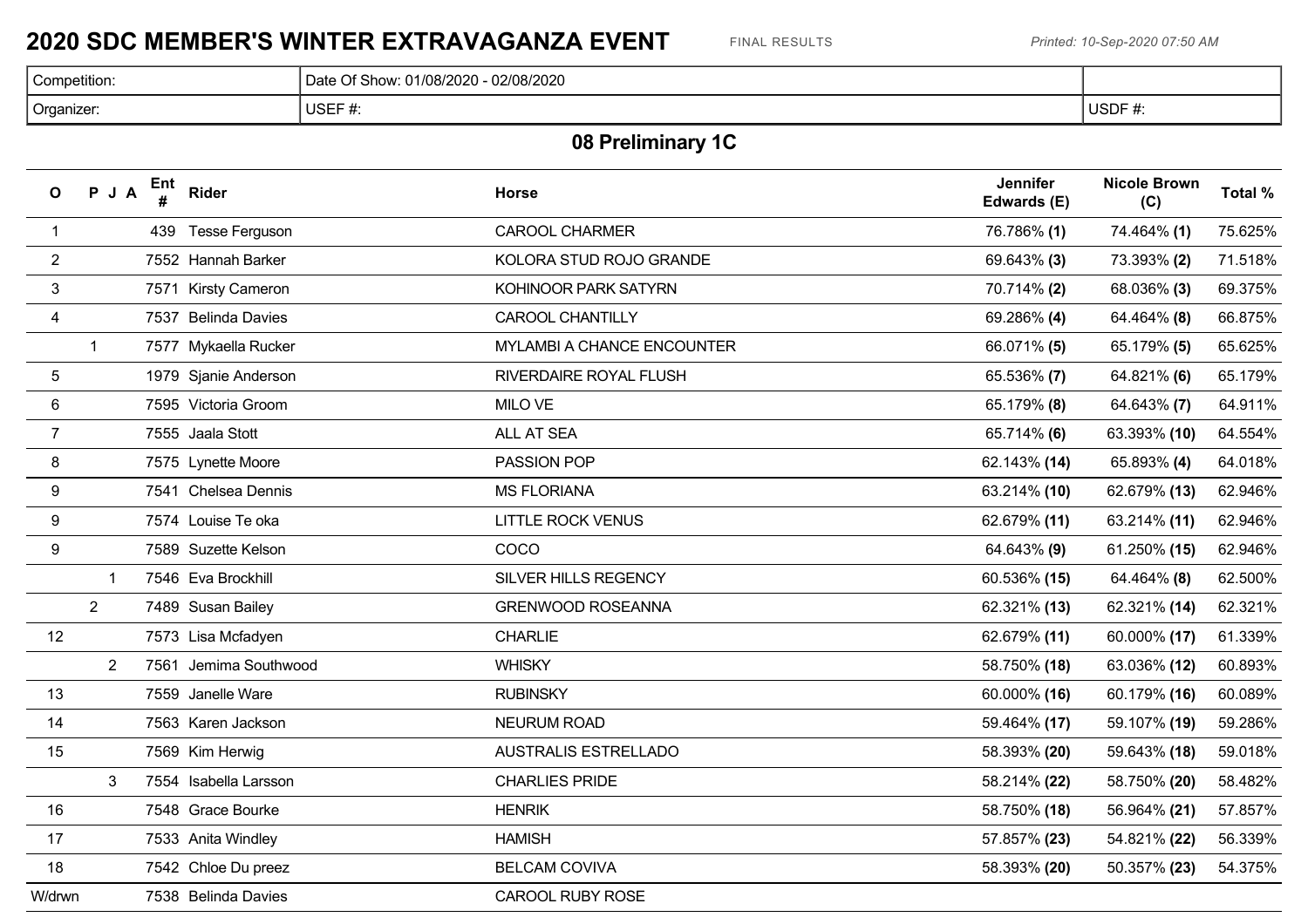| Scr | 7572 Leone Wilkinson          | <b>BOUDICCA ROUANEZ</b> |
|-----|-------------------------------|-------------------------|
| Scr | 7560 Jazz Hardy               | <b>PHARRELL</b>         |
| Scr | 590 Jacqueline Strudwick      | <b>WIDGEE SPICE</b>     |
| Scr | 4083 Jessica Ruttley-nicholls | <b>KAMILAROI GRETEL</b> |
| Scr | 1787 Tracey Stinson           | ALEGRIA SWINGTIME       |
| Scr | 7590 Tanya Stuart             | TBD                     |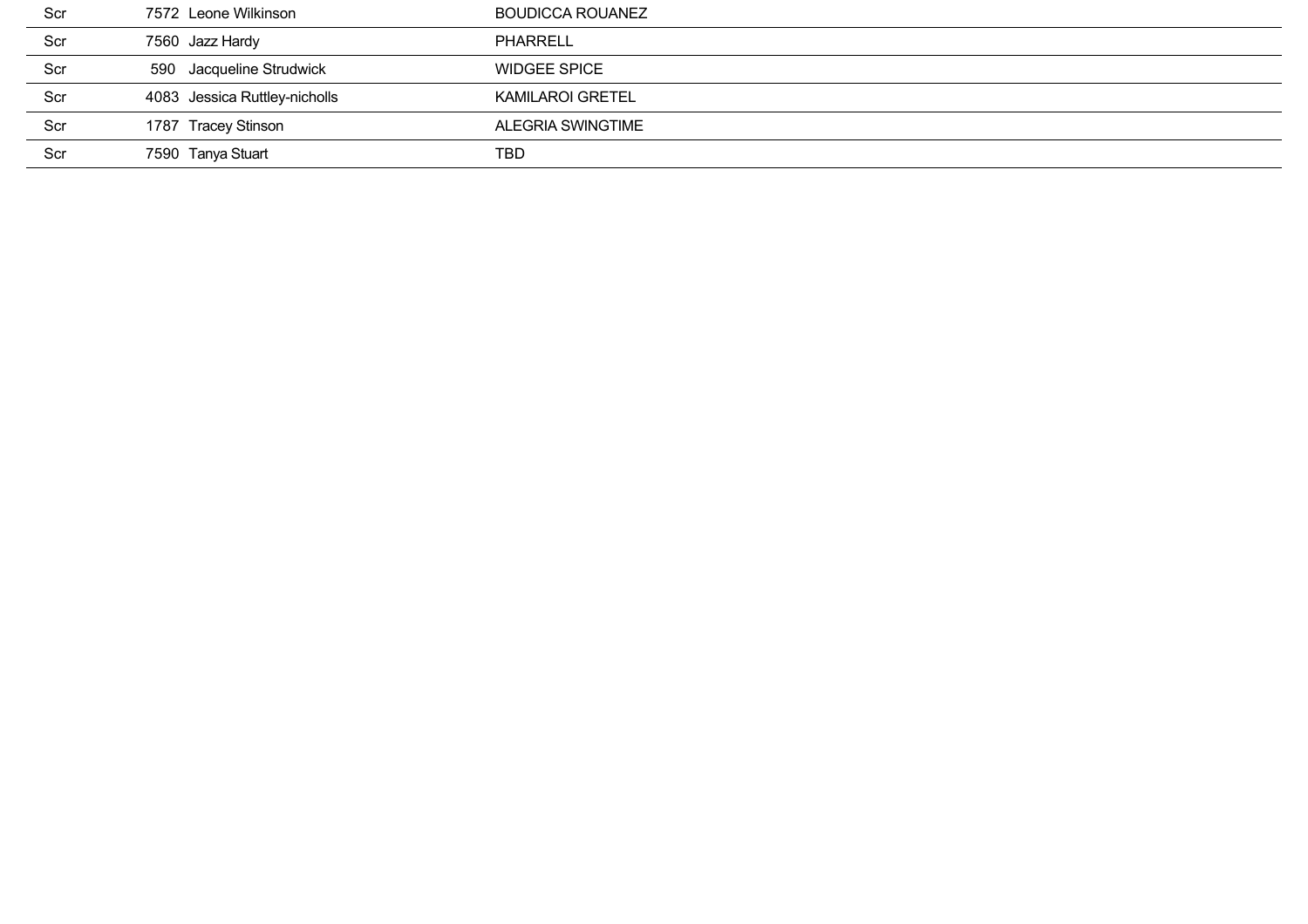### **2020 SDC MEMBER'S WINTER EXTRAVAGANZA EVENT** FINAL RESULTS *Printed: 10-Sep-2020 07:50 AM*

| Competition: | 02/08/2020<br>2000<br>∼<br>)ate<br>. Show<br>. U I/Uō/ZUZU |                      |
|--------------|------------------------------------------------------------|----------------------|
| Organizer:   | USEF $#$<br>. .                                            | $I$ SDE #<br>USUF #. |

# **07 Preliminary 1B**

| $\mathbf{o}$   | PJA            | Ent | Rider                   | <b>Horse</b>                | <b>Merle</b><br>Speakman (C) | <b>Mardi RAMSAY</b><br>(B) | Total % |
|----------------|----------------|-----|-------------------------|-----------------------------|------------------------------|----------------------------|---------|
| $\mathbf{1}$   |                |     | 439 Tesse Ferguson      | <b>CAROOL CHARMER</b>       | 71.250% (1)                  | 71.071% (2)                | 71.161% |
| $\overline{2}$ |                |     | 7552 Hannah Barker      | KOLORA STUD ROJO GRANDE     | 67.321% (3)                  | 71.250% (1)                | 69.286% |
| $\mathbf{3}$   |                |     | 7537 Belinda Davies     | <b>CAROOL CHANTILLY</b>     | 69.643% (2)                  | 67.143% (4)                | 68.393% |
| $\overline{4}$ |                |     | 1979 Sjanie Anderson    | RIVERDAIRE ROYAL FLUSH      | 65.714% (5)                  | 69.464% (3)                | 67.589% |
|                | $\mathbf{1}$   |     | 7577 Mykaella Rucker    | MYLAMBI A CHANCE ENCOUNTER  | 65.893% (4)                  | 65.714% (7)                | 65.804% |
| 5              |                |     | 7571 Kirsty Cameron     | KOHINOOR PARK SATYRN        | 65.179% (6)                  | 65.893% (6)                | 65.536% |
| $\,6\,$        |                |     | 7541 Chelsea Dennis     | <b>MS FLORIANA</b>          | 63.393% (7)                  | 66.071% (5)                | 64.732% |
| $\overline{7}$ |                |     | 7555 Jaala Stott        | ALL AT SEA                  | 61.607% (11)                 | 65.179% (8)                | 63.393% |
|                | $\mathbf 1$    |     | 7554 Isabella Larsson   | <b>CHARLIES PRIDE</b>       | 60.714% (13)                 | 64.821% (9)                | 62.768% |
| 8              |                |     | 7575 Lynette Moore      | PASSION POP                 | 60.714% (13)                 | 64.286% (10)               | 62.500% |
| 9              |                |     | 7574 Louise Te oka      | <b>LITTLE ROCK VENUS</b>    | 61.964% (9)                  | 62.321% (12)               | 62.143% |
| 10             |                |     | 7595 Victoria Groom     | MILO VE                     | 62.321% (8)                  | 61.429% (14)               | 61.875% |
| 11             |                |     | 7569 Kim Herwig         | <b>AUSTRALIS ESTRELLADO</b> | 61.786% (10)                 | 61.429% (14)               | 61.607% |
|                | $\overline{2}$ |     | 7561 Jemima Southwood   | <b>WHISKY</b>               | 59.643% (18)                 | 63.571% (11)               | 61.607% |
| 12             |                |     | 7533 Anita Windley      | <b>HAMISH</b>               | 59.821% (16)                 | 60.714% (17)               | 60.268% |
|                | $2^{\circ}$    |     | 7489 Susan Bailey       | <b>GRENWOOD ROSEANNA</b>    | 60.893% (12)                 | 59.286% (19)               | 60.089% |
| 13             |                |     | 7573 Lisa Mcfadyen      | CHARLIE                     | 60.536% (15)                 | 59.286% (19)               | 59.911% |
| 14             |                |     | 7589 Suzette Kelson     | COCO                        | 59.643% (18)                 | 60.000% (18)               | 59.821% |
| 15             |                |     | 7548 Grace Bourke       | <b>HENRIK</b>               | 57.857% (20)                 | 61.607% (13)               | 59.732% |
| 16             |                |     | 7542 Chloe Du preez     | <b>BELCAM COVIVA</b>        | 59.821% (16)                 | 59.286% (19)               | 59.554% |
| 16             |                |     | 7559 Janelle Ware       | <b>RUBINSKY</b>             | 57.857% (20)                 | 61.250% (16)               | 59.554% |
|                | 3              |     | 7546 Eva Brockhill      | SILVER HILLS REGENCY        | 56.429% (22)                 | 57.857% (22)               | 57.143% |
| 18             |                |     | 7563 Karen Jackson      | <b>NEURUM ROAD</b>          | 50.000% (23)                 | 55.893% (23)               | 52.946% |
| 19             |                |     | 7576 Madeleine Mcneilly | <b>VIVA LA PROXY</b>        | 50.000% (23)                 | 53.214% (24)               | 51.607% |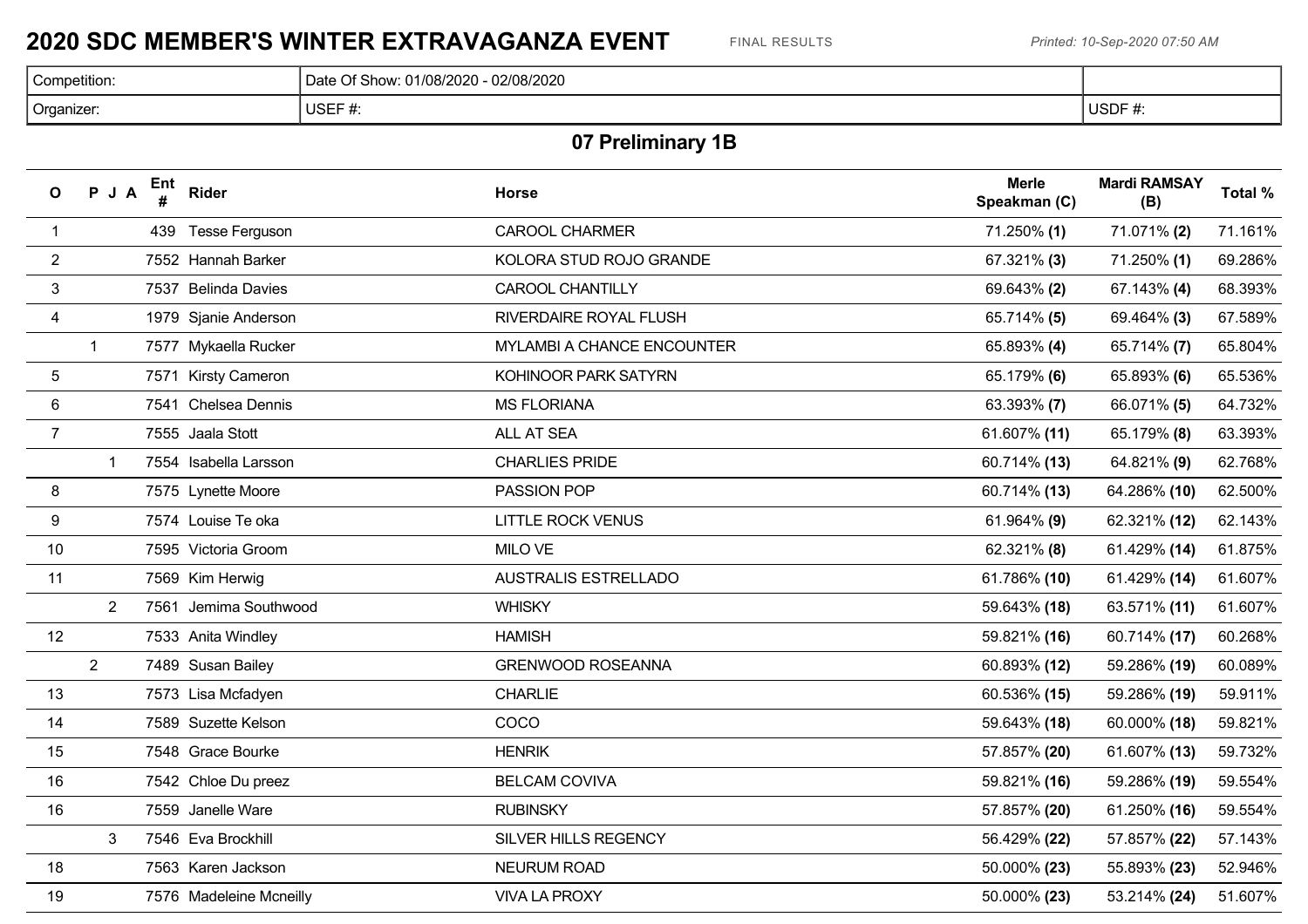| W/drwn | 7538 Belinda Davies           | CAROOL RUBY ROSE        |
|--------|-------------------------------|-------------------------|
| Scr    | 590 Jacqueline Strudwick      | <b>WIDGEE SPICE</b>     |
| Scr    | 7532 Amica Ware               | MARENA ROYAL FLAME      |
| Scr    | 4083 Jessica Ruttley-nicholls | <b>KAMILAROI GRETEL</b> |
| Scr    | 7572 Leone Wilkinson          | <b>BOUDICCA ROUANEZ</b> |
| Scr    | 7560 Jazz Hardy               | <b>PHARRELL</b>         |
| Scr    | 1787 Tracey Stinson           | ALEGRIA SWINGTIME       |
| Scr    | 7590 Tanya Stuart             | TBD                     |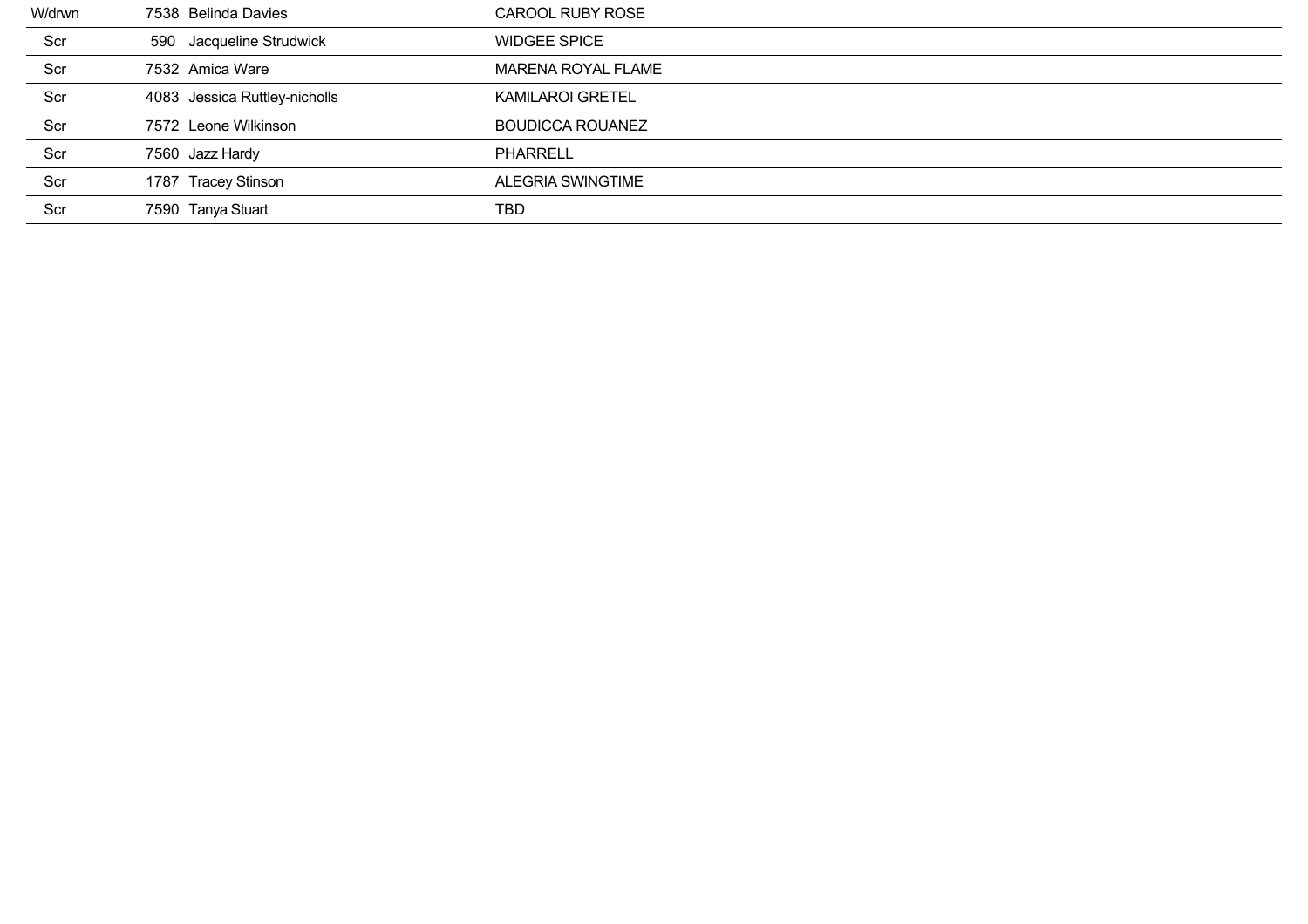### **2020 SDC MEMBER'S WINTER EXTRAVAGANZA EVENT** FINAL RESULTS *Printed: 10-Sep-2020 07:47 AM*

| Competition: | 02/08/2020<br>Show:<br>/08/2020<br>Date<br>1700Z |                                       |
|--------------|--------------------------------------------------|---------------------------------------|
| Organizer:   | $\sim$<br>USEI<br>$\boldsymbol{\pi}$ .           | <b>USDF</b><br>า∟ <del>ภ</del><br>TT. |

#### **03 Novice 2B**

|       | O P J A        | Ent<br># | <b>Rider</b>                  | <b>Horse</b>               | <b>Merle</b><br>Speakman (C) | Anne<br><b>McDiarmid (B)</b> | Total % |
|-------|----------------|----------|-------------------------------|----------------------------|------------------------------|------------------------------|---------|
|       |                |          | 1979 Sjanie Anderson          | RIVERDAIRE ROYAL FLUSH     | 64.265% (3)                  | 66.765% (1)                  | 65.515% |
|       |                |          | 2170 Aolani Ware              | <b>OCEANS LEVU</b>         | 65.000% (1)                  | 65.294% (2)                  | 65.147% |
| 2     |                |          | 7512 Theresa Crawford         | <b>ASEREHT SERENITY</b>    | 64.559% (2)                  | 64.706% (3)                  | 64.632% |
| 3     |                |          | 2414 Nathaly Rudd             | <b>EBONY PARK FANTASIA</b> | 63.382% (4)                  | 62.206% (4)                  | 62.794% |
| 4     |                |          | 7552 Hannah Barker            | KOLORA STUD ROJO GRANDE    | 63.382% (4)                  | 61.471% (5)                  | 62.426% |
| 5     |                |          | 7585 Sonia Steiner            | MANGUEIRA A KID JO         | $60.882\%$ (6)               | $61.029\%$ (6)               | 60.956% |
|       | $\overline{2}$ |          | 4313 Kirrily Wickham          | <b>MOGUL</b>               | $60.441\%$ (7)               | 58.824% (9)                  | 59.632% |
| $\,6$ |                |          | 7556 Jack Cadonetti           | <b>REEPLAID</b>            | 57.059% (9)                  | $60.735\%$ (7)               | 58.897% |
| 7     |                |          | 7575 Lynette Moore            | PASSION POP                | 57.500% (8)                  | 59.412% (8)                  | 58.456% |
| 8     |                |          | 4481 Sarah Brinkhege          | YOU MY LADY                | 48.235% (10)                 | 52.647% (10)                 | 50.441% |
| Scr   |                | 930      | Dawn Mckenzie                 | <b>DENIRA</b>              |                              |                              |         |
| Scr   |                |          | 4083 Jessica Ruttley-nicholls | <b>KAMILAROI GRETEL</b>    |                              |                              |         |
| Scr   |                |          | 7590 Tanya Stuart             | <b>OCEANS LEVU</b>         |                              |                              |         |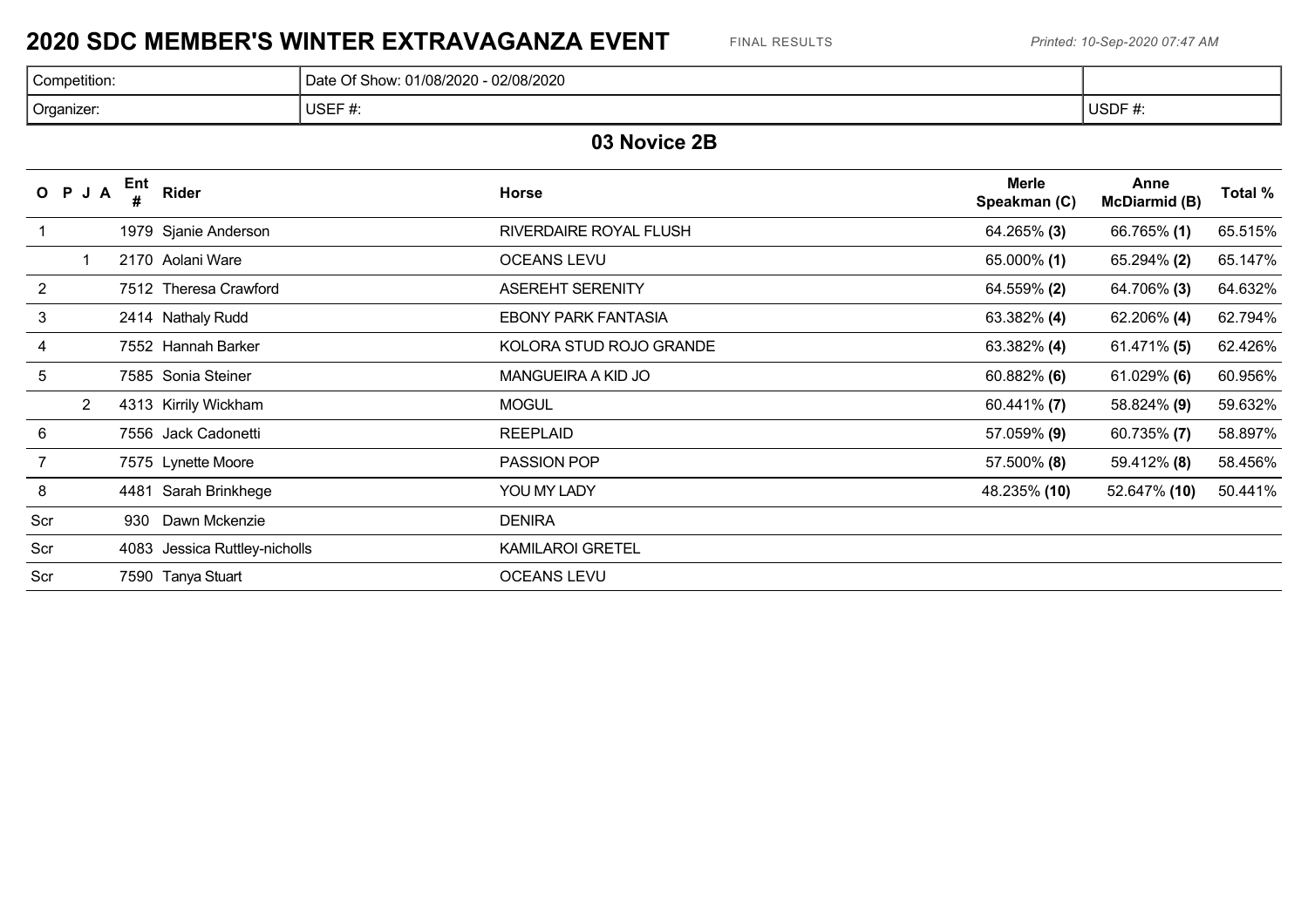### **2020 SDC MEMBER'S WINTER EXTRAVAGANZA EVENT** FINAL RESULTS *Printed: 10-Sep-2020 07:49 AM*

| Competition: | $-02/08/2020$<br><b>01/08/2020</b><br>Date<br>Of Show: |                   |
|--------------|--------------------------------------------------------|-------------------|
| Organizer:   | USEF#<br>$\boldsymbol{\pi}$ .                          | USDF #<br>$\pi$ . |

#### **04 Novice 2C**

|                | O P J A        | Ent<br># | Rider                         | <b>Horse</b>               | Jane Cassel (C) | <b>Mardi RAMSAY</b><br>(B) | Total % |
|----------------|----------------|----------|-------------------------------|----------------------------|-----------------|----------------------------|---------|
|                |                |          | 7552 Hannah Barker            | KOLORA STUD ROJO GRANDE    | $63.143\%$ (3)  | 67.000% (2)                | 65.071% |
| $\overline{2}$ |                |          | 7512 Theresa Crawford         | <b>ASEREHT SERENITY</b>    | 65.286% (1)     | 64.286% (5)                | 64.786% |
|                |                |          | 2170 Aolani Ware              | <b>OCEANS LEVU</b>         | 58.571% (6)     | 69.857% (1)                | 64.214% |
| 3              |                |          | 2414 Nathaly Rudd             | <b>EBONY PARK FANTASIA</b> | $62.143\%$ (4)  | 66.143% (4)                | 64.143% |
| 4              |                |          | 1979 Sjanie Anderson          | RIVERDAIRE ROYAL FLUSH     | 63.429% (2)     | 63.286% (6)                | 63.357% |
|                | $\overline{2}$ |          | 4313 Kirrily Wickham          | <b>MOGUL</b>               | 59.571% (5)     | 66.286% (3)                | 62.929% |
| 5              |                |          | 7556 Jack Cadonetti           | <b>REEPLAID</b>            | 58.571% (6)     | 62.286% (7)                | 60.429% |
| 6              |                |          | 7575 Lynette Moore            | <b>PASSION POP</b>         | 57.000% (9)     | $61.429\%$ (8)             | 59.214% |
|                |                |          | 7584 Sonia Steiner            | A KID JO                   | 58.000% (8)     | $60.143\%$ (9)             | 59.071% |
| Scr            |                |          | 4083 Jessica Ruttley-nicholls | <b>KAMILAROI GRETEL</b>    |                 |                            |         |
| Scr            |                | 930      | Dawn Mckenzie                 | <b>DENIRA</b>              |                 |                            |         |
| Scr            |                |          | 7590 Tanya Stuart             | <b>TBD</b>                 |                 |                            |         |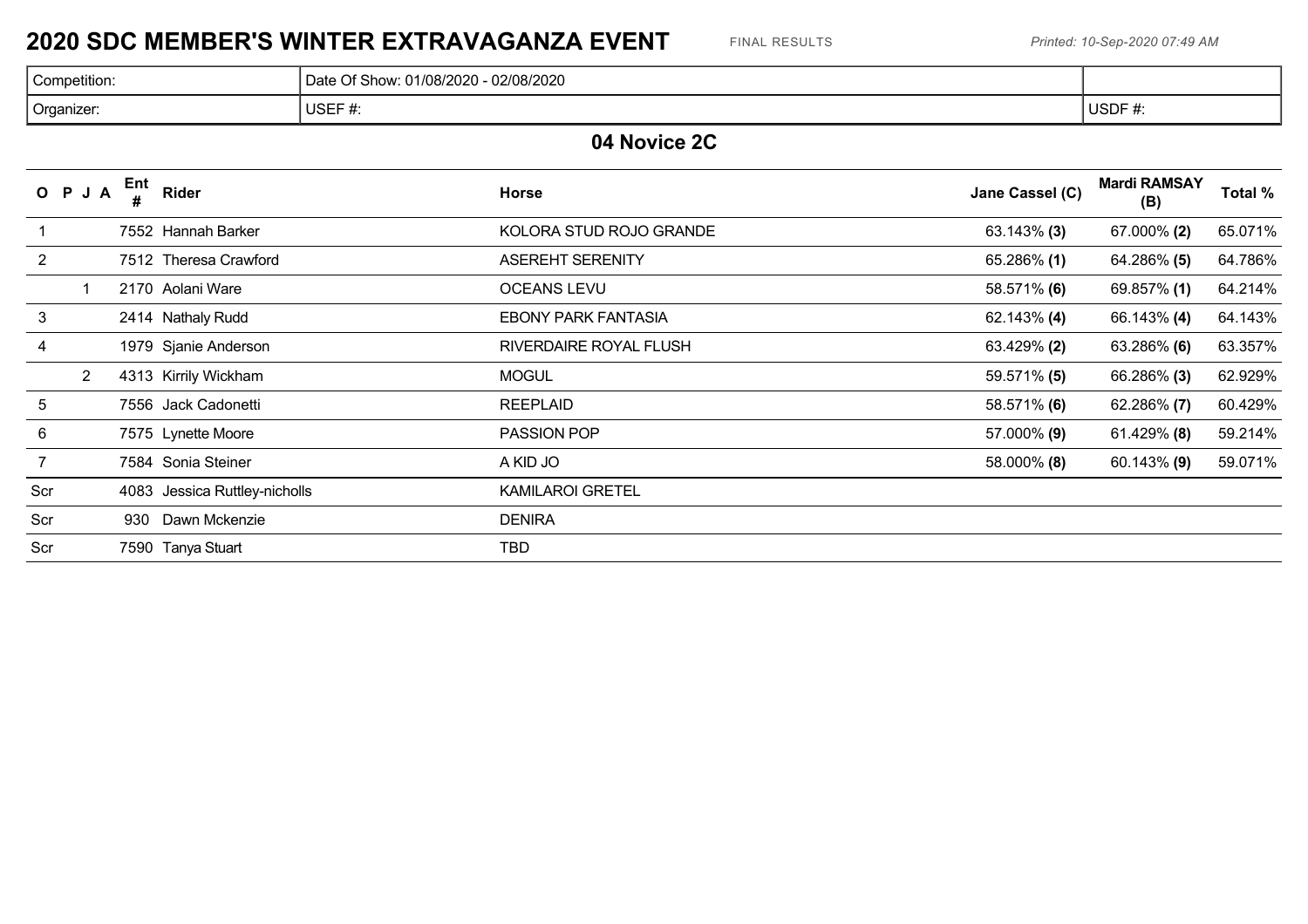### **2020 SDC MEMBER'S WINTER EXTRAVAGANZA EVENT** FINAL RESULTS *Printed: 10-Sep-2020 07:50 AM*

| Competition: | 02/08/2020<br>া Show.<br>.01/08/2020<br>Date |                |
|--------------|----------------------------------------------|----------------|
| Organizer:   | <b>USEF</b><br>- +<br>$\boldsymbol{\pi}$ .   | USDF *<br>- #. |

# **09 Elementary 3B**

| $\mathbf{o}$    | PJA | Ent  | Rider                | <b>Horse</b>               | <b>Fiona Wilders</b><br>(E) | Jennifer<br>Edwards (C) | Total % |
|-----------------|-----|------|----------------------|----------------------------|-----------------------------|-------------------------|---------|
|                 |     | 4447 | Belinda Van berkel   | CASTLEBROOK BRENIN JUDE    | 68.500% (1)                 | 65.000% (3)             | 66.750% |
| $\overline{2}$  |     | 7581 | Shae Herwig          | <b>BRAVOUR M</b>           | 64.625% (2)                 | 67.625% (1)             | 66.125% |
| 3               |     |      | 7179 Keighley Leeson | <b>WILDE LOVE</b>          | $63.000\%$ (3)              | 65.500% (2)             | 64.250% |
| 4               |     |      | 7547 Fleur Tonge     | <b>ARCHIE</b>              | 56.625% (4)                 | 61.500% (4)             | 59.063% |
| 5               |     |      | 7592 Tesse Ferguson  | NEKARBO SANC SUDDEN IMPACT | 54.875% (6)                 | $61.125\%$ (5)          | 58.000% |
|                 |     |      | 4313 Kirrily Wickham | <b>MOGUL</b>               | 55.375% (5)                 | 59.750% (6)             | 57.563% |
| 6               |     |      | 7584 Sonia Steiner   | A KID JO                   | 53.500% (7)                 | 57.875% (7)             | 55.688% |
| W/drwn          |     |      | 7549 Hannah Barker   | <b>ELANSU FINE DESIGN</b>  |                             |                         |         |
| HC<br>Scratched |     |      | 7553 Inga Genis      | <b>ALHANDRO</b>            |                             |                         |         |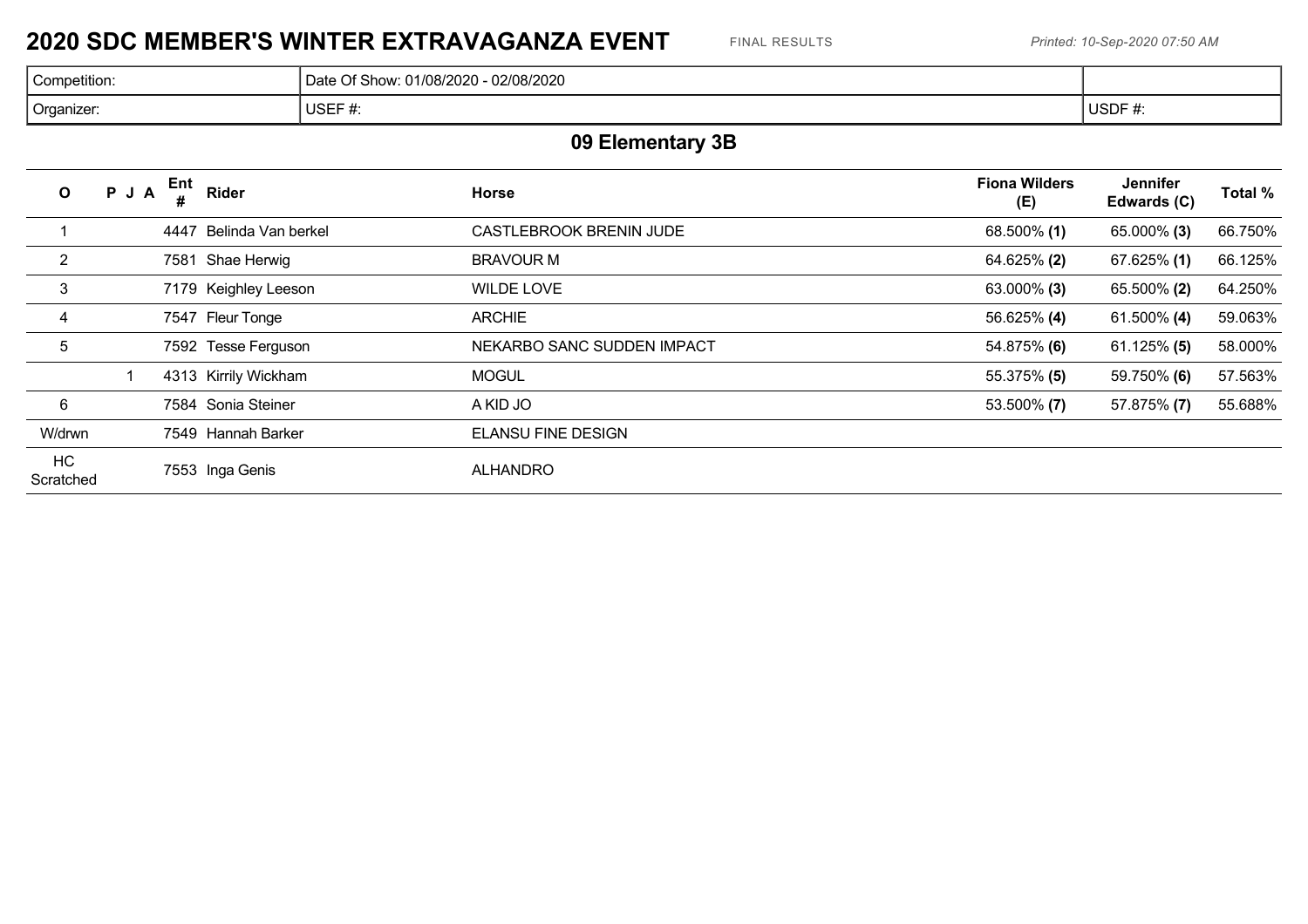### **2020 SDC MEMBER'S WINTER EXTRAVAGANZA EVENT** FINAL RESULTS *Printed: 10-Sep-2020 07:51 AM*

| Competition | 02/08/2020<br>.01/08/2020<br>Of Show: 01<br>Date |              |
|-------------|--------------------------------------------------|--------------|
| Organizer:  | <b>USEF</b><br>π.                                | USDF #<br>π. |

# **10 Elementary 3C**

| $\mathbf{O}$ | PJA | Ent  | Rider                | <b>Horse</b>                   | <b>Jennifer</b><br>Edwards (E) | <b>Fiona Wilders</b><br>(C) | Total % |
|--------------|-----|------|----------------------|--------------------------------|--------------------------------|-----------------------------|---------|
|              |     |      | 7581 Shae Herwig     | <b>BRAVOUR M</b>               | 64.634% (3)                    | 66.463% (1)                 | 65.549% |
| $\mathbf{2}$ |     | 4447 | Belinda Van berkel   | <b>CASTLEBROOK BRENIN JUDE</b> | $65.122\%$ (1)                 | 64.512% (2)                 | 64.817% |
| 3            |     |      | 7179 Keighley Leeson | WILDE LOVE                     | 64.878% (2)                    | 62.683% (3)                 | 63.780% |
|              |     |      | 4313 Kirrily Wickham | <b>MOGUL</b>                   | $60.366\%$ (4)                 | 56.585% (4)                 | 58.476% |
| 4            |     |      | 7547 Fleur Tonge     | <b>ARCHIE</b>                  | 58.537% (5)                    | 55.610% (5)                 | 57.073% |
| 5            |     |      | 7585 Sonia Steiner   | MANGUEIRA A KID JO             | $57.195\%$ (6)                 | 54.268% (6)                 | 55.732% |
| W/drwn       |     |      | 7549 Hannah Barker   | <b>ELANSU FINE DESIGN</b>      |                                |                             |         |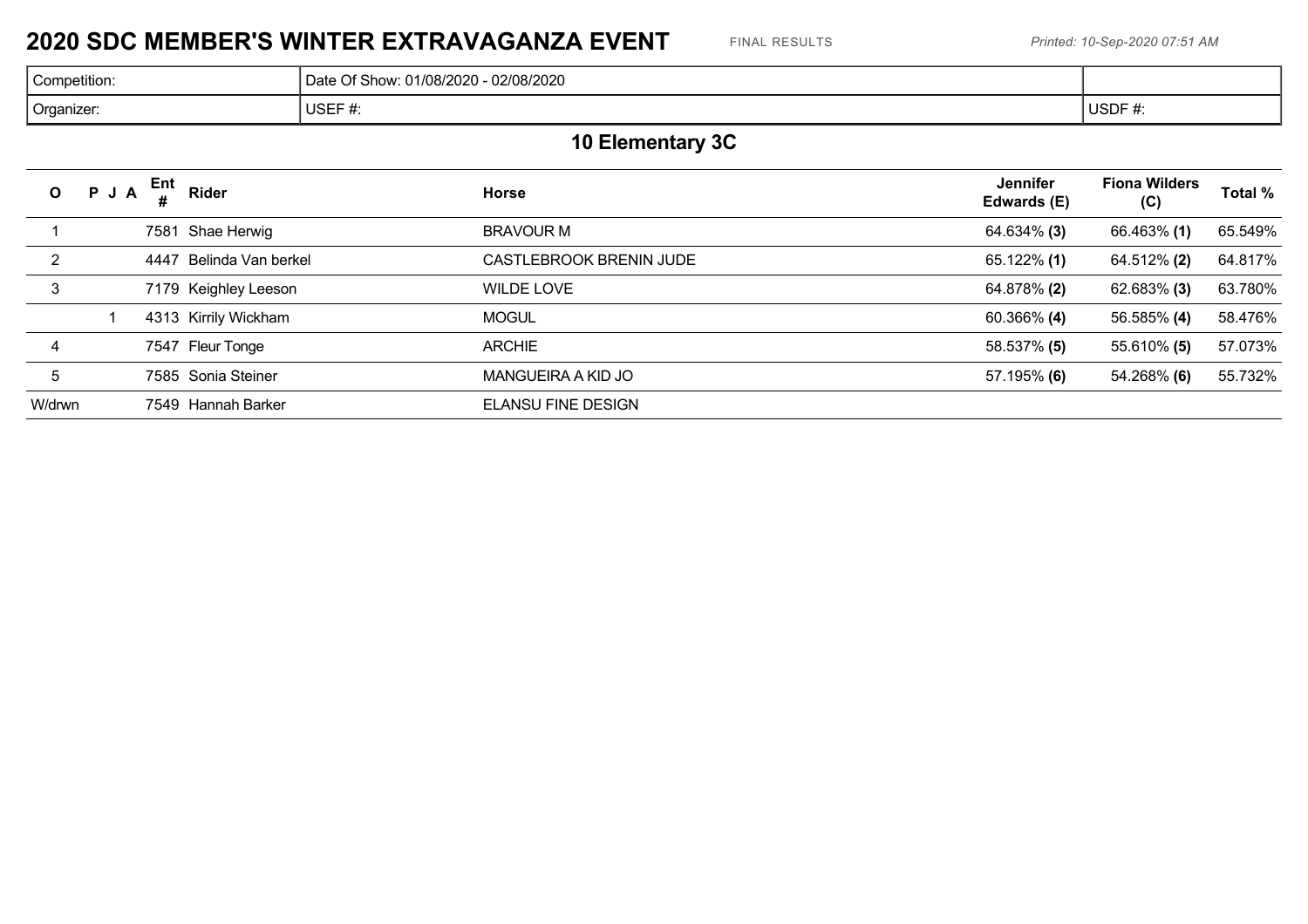#### **2020 SDC MEMBER'S WINTER EXTRAVAGANZA EVENT** FINAL RESULTS *Printed: 10-Sep-2020 07:49 AM*

| <sup>1</sup> Competition. | 02/08/2020<br>01/08/2020<br>ി Show: പ<br>.)ate |             |
|---------------------------|------------------------------------------------|-------------|
| <sup>1</sup> Organizer:   | ICEF<br><b>UULI</b> 17.<br>___                 | USDF#<br>₩. |
|                           |                                                |             |

#### **05 Medium 4B**

| O P J A $_{\rm H}^{\rm Ent}$ Rider | <b>Horse</b>     | Merle<br>Speakman (C) | Jane Cassel (B) Total % |         |
|------------------------------------|------------------|-----------------------|-------------------------|---------|
| 7551 Hannah Barker                 | KOHINOOR FORTUNE | 66.486% (1)           | 67.162% (1)             | 66.824% |
| 2839 Amelia Gilmour                | ALWAYS A STAR    | 61.757% (2)           | 62.838% (2)             | 62.297% |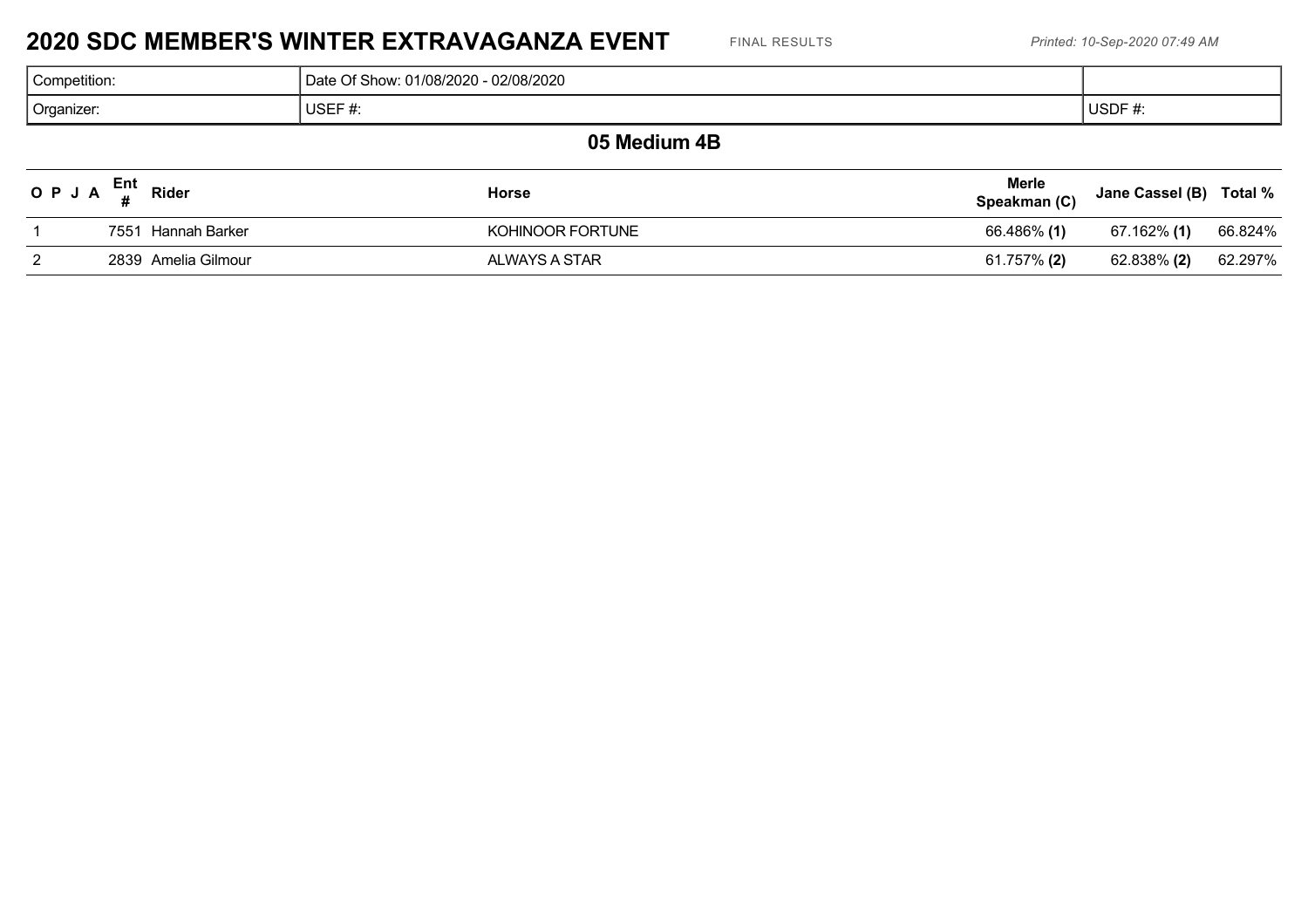#### **2020 SDC MEMBER'S WINTER EXTRAVAGANZA EVENT** FINAL RESULTS *Printed: 10-Sep-2020 07:49 AM*

| Competition | 02/08/2020<br>Show:<br>. 01/08/2020<br>Date<br>1/08/2020 |        |
|-------------|----------------------------------------------------------|--------|
| Organizer:  | $110F + \mu$<br>1 I C I<br><b>UULI</b> #.                | USDF#: |
|             |                                                          |        |

#### **06 Medium 4C**

| O P J A $\frac{1}{4}$ | Ent<br>Rider        | <b>Horse</b>     | Jane Cassel (C) | <b>Merle</b><br>Speakman (B) | Total % |
|-----------------------|---------------------|------------------|-----------------|------------------------------|---------|
|                       | 7551 Hannah Barker  | KOHINOOR FORTUNE | 68.590% (1)     | 66.795% (1)                  | 67.692% |
|                       | 2839 Amelia Gilmour | ALWAYS A STAR    | 60.897% (2)     | 58.590% (2)                  | 59.744% |